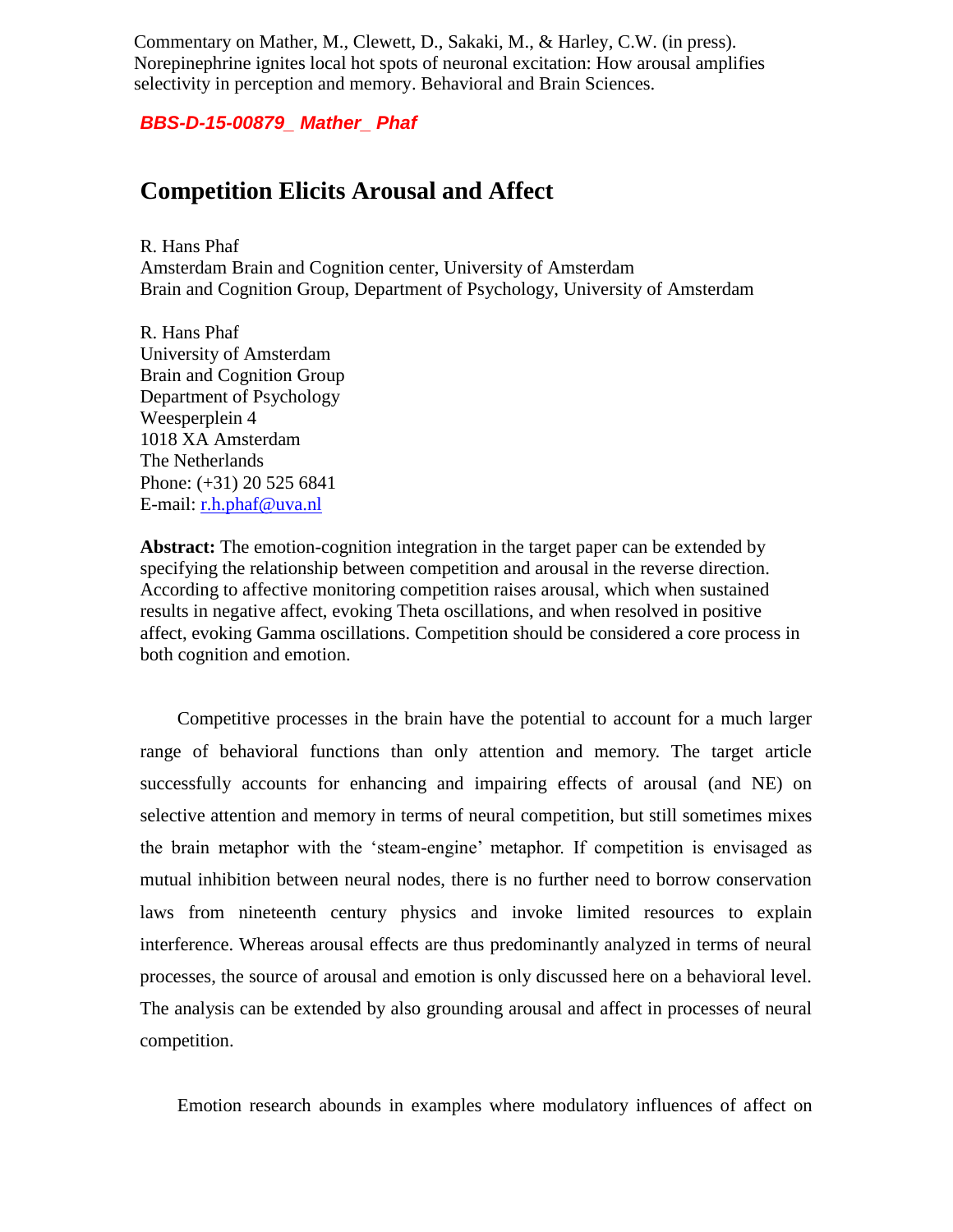attention and memory appear to be reciprocal, in that a similar, but not affectively laden, manipulation of attention or memory is able to elicit affect (e.g., Dreisbach & Fischer, 2012; Phaf & Rotteveel, 2005; Rotteveel & Phaf, 2007; Srinivasan & Hanif, 2010). Most relevant for the present discussion may be studies demonstrating distracter devaluation, and target appreciation, in attentional filtering tasks (Goolsby et al., 2009; see also Raymond, Fenske, & Tavassoli, 2003). The present authors explain target selection in attentional tasks by biased competition (Desimone & Duncan, 1995; Duncan, 1996; see also Phaf, van der Heijden, & Hudson, 1990), so the appreciation and devaluation may also follow from competitive processes. Phaf and Rotteveel (2012) have argued that affect is the consequence of competition (i.e., conflicting neural representations; cf, Murre, Phaf, & Wolters, 1992), and that negative affect arises when it is sustained, but positive affect when it is quickly resolved. Fluent, competition-less, processing in itself is not sufficient to raise positive affect (but see, Fazendeiro, Chenier, & Winkielman, 2007). The common denominator in both positive and negative affect is the initial competition, which may thus correspond with arousal. The largely similar effects of positive and negative arousal (e.g., Sutherland & Mather, under review) may thus result from this initial phase of competition.

Gamma and Theta, oscillations are involved but not well integrated by the authors in their competitive framework. Such an integration, however, serendipitously emerged from our evolutionary simulations (Heerebout & Phaf, 2010ab). Random variation combined with selection of the fittest individuals led to the development of both competition and oscillations in neural networks that controlled agents roaming an artificial environment. The fitness measure combined the amount of food gathered and the time the agent managed to escape from predators. The serendipitous emergence of oscillations coincided with a near-doubling of fitness, indicating that they were very functional to the agents. In fact, the same feedback loops between excitatory and inhibitory nodes developed autonomously in the evolutionary simulations as were suggested in the target article. Heerebout and Phaf (2010a) investigated the behavior of these agents and found that oscillations had a complementary function to competition. Competition enables the selection of representations, and oscillations allow for a reset of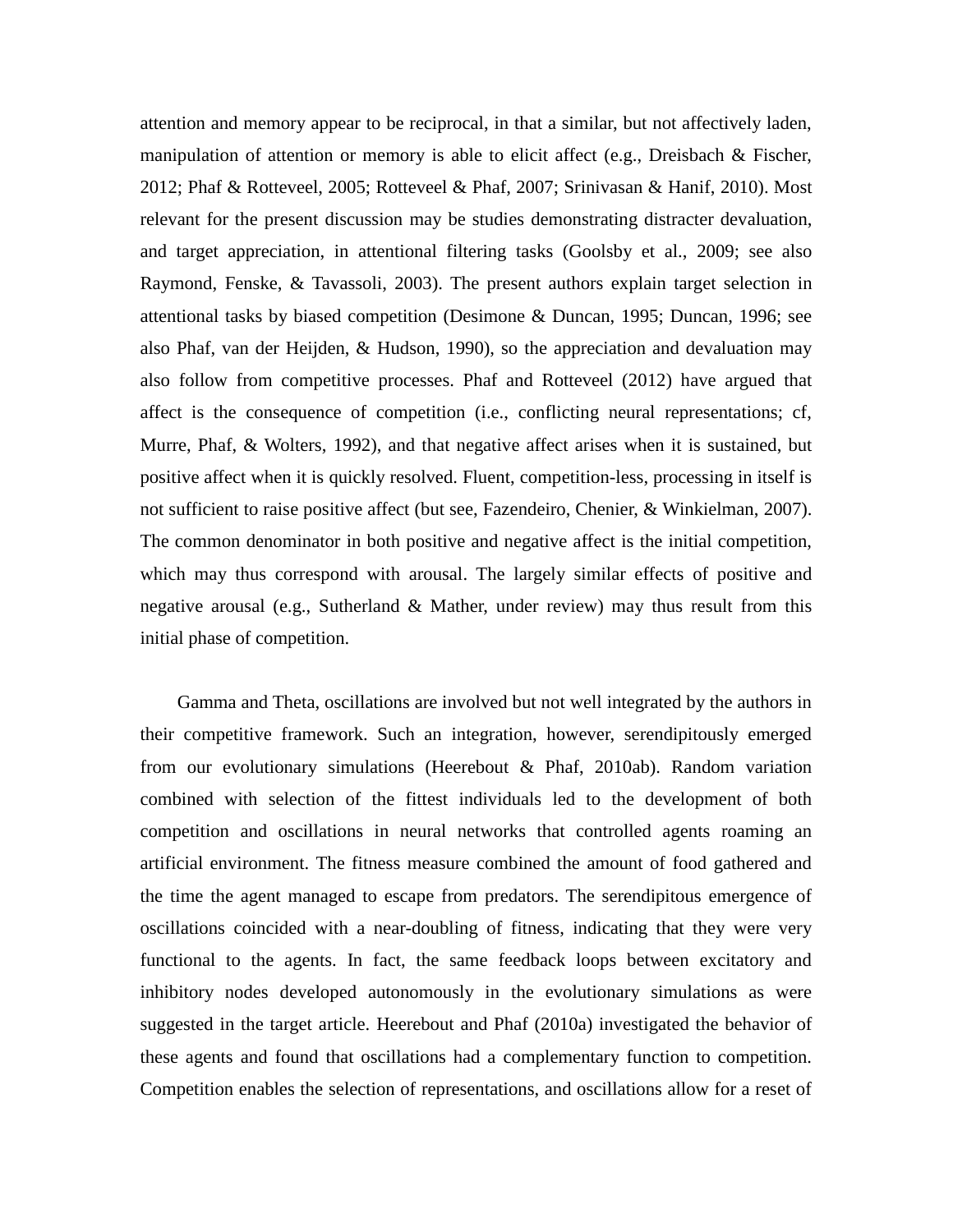winners (i.e., switching of representations).

Attentional flexibility is more functional with positive than with negative affect. When searching for food, it is highly adaptive to be able to quickly shift attention towards an approaching predator. When running from a predator it is highly maladaptive to switch attention to some palatable food (i.e., it is better to miss dinner than to be dinner). We hypothesized that low-frequency, presumably Theta, oscillations are evoked by competition, whereas high-frequency, presumably Gamma, oscillations arise when the competition is solved. Similar to arousal (and NE), the former increase selectivity and narrow attentional focus, whereas the latter enhance switching between representations and attentional flexibility (Bauer, Cheadle, Parton, Müller, & Usher, 2009; Heerebout, Tap, Rotteveel, & Phaf, 2012). Crucially, in this view Theta oscillations (i.e., resulting from competition) precede Gamma oscillations, and may thus be the most primary reflection of arousal. According to this framework, without competition there is no arousal, Theta synchrony (i.e., negative affect), or eventual Gamma synchrony (i.e., positive affect). Doubtlessly, the functioning of biological networks is more complex than in these simple models, which however provide a useful starting point for the integration of such disparate functions as attention, memory, arousal, affect, and neural oscillations.

The target paper attempts to break down the traditional distinction between hot emotional and cold cognitive processes by discussing emotional modulation of cognition. Not only however are there modulatory effects of arousal and emotion on attention and memory for neutral material, but the elicitation of arousal and affect from the processing of neutral material can also be observed (e.g., from novelty, conflict in classical Stroop etc., Phaf & Rotteveel, 2012). The reverse modulation of emotion by cognition further strengthens such attempts at integration. With respect to neuronal organization, this must imply that specialized emotional and cognitive modules should not be distinguished, but that a more distributed picture of dynamic coalitions of multifunctional brain regions emerges (cf, Pessoa, 2008). Neural competition does not only seem an obvious candidate for the regulation of these processing streams, but it can also serve to account in an almost mechanical fashion for both emotional and cognitive sub-processes. Unfortunately, at the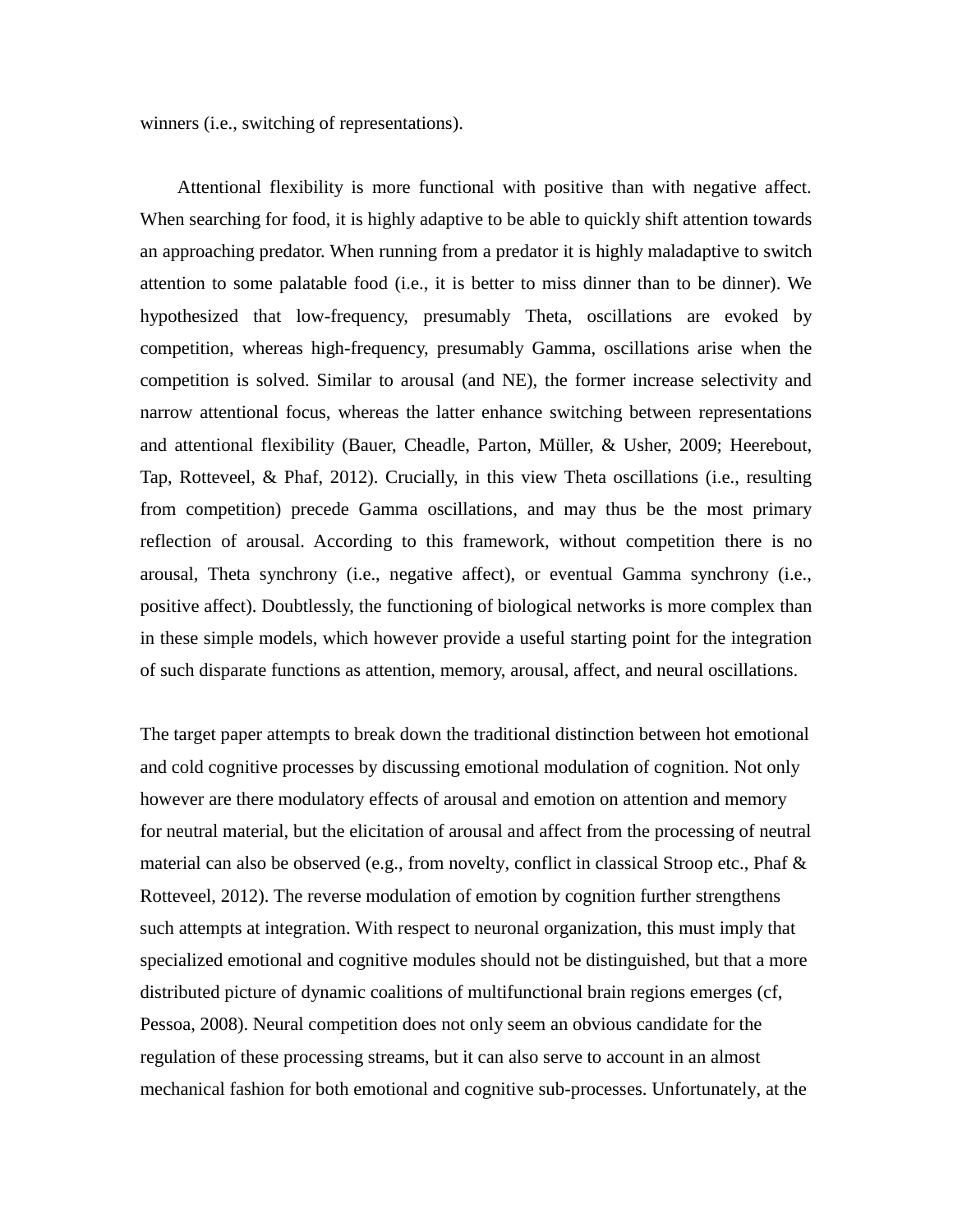end Mather and co-authors seem to qualify this role again by arguing that the GANE model does not require competition to be a fundamental mechanism, but that it applies to whatever priority mechanism is acting. If this refers to the resources from the steamengine metaphor, it is unclear how they can also account for the elicitation of arousal and affect. To paraphrase the beginning of the authors' conclusion: Competition is the core of what allows both our emotional and cognitive systems to function effectively.

## **References**

- Bauer, F., Cheadle, S. W., Parton, A., Müller, H. J., & Usher, M. (2009). Gamma flicker triggers attentional selection without awareness. *Proceedings of the National Academy of Sciences*, *106*, 1666-1671.
- Dreisbach, G., & Fischer, R. (2012). Conflicts as aversive signals. *Brain and Cognition, 78,* 94-98.
- Desimone, R., & Duncan, J. (1995). Neural mechanisms of selective visual attention. *Annual Review of Neuroscience, 18,* 193-222.
- Duncan, J. (1996). Cooperating brain systems in selective perception and action. In: T. Inui & J. L. McClelland (Eds.), *Attention and Performance XVI* (pp. 549-578). Cambridge, MA: MIT Press.
- Fazendeiro, T., Chenier, T., & Winkielman, P. (2007). How dynamics of thinking create affective and cognitive feelings: Psychology and neuroscience of the connection between fluency, liking, and memory. In E. Harmon-Jones & P. Winkielman (Eds.), Social Neuroscience, Pp. 271-289. New York: The Guilford Press.
- Goolsby, B.A., Shapiro, K.L., Silvert, L., Kiss, M., Fragopanagos, N., Taylor, J.G., Eimer, M., Nobre, A.C., & Raymond, J.E. (2009). Feature-based inhibition underlies the affective consequences of attention. *Visual Cognition, 17,* 500-530.
- Heerebout, B. T., & Phaf, R. H. (2010a). Emergent oscillations in evolutionary simulations: oscillating networks increase switching efficacy. *Journal of Cognitive Neuroscience*, *22*, 807-823.
- Heerebout, B. T., & Phaf, R. H. (2010b). Good vibrations switch attention: an affective function for network oscillations in evolutionary simulations. *Cognitive, Affective & Behavioral Neuroscience*, *10*, 217-229.
- Heerebout, B. T., Tap, A. E. Y., Rotteveel, M., & Phaf, R. H. (2013). Gamma flicker elicits positive affect without awareness. *Consciousness & Cognition, 22,* 281- 289.
- Murre, J., Phaf, R., & Wolters, G. (1992). CALM: Categorizing and learning module. *Neural Networks*, *5*, 55-82.
- Pessoa, L. (2008). On the relationship between emotion and cognition. *Nature, 9*, 148- 158.
- Phaf, R. H., & Rotteveel, M. (2005). Affective modulation of recognition bias. *Emotion*, *5*, 309-318.